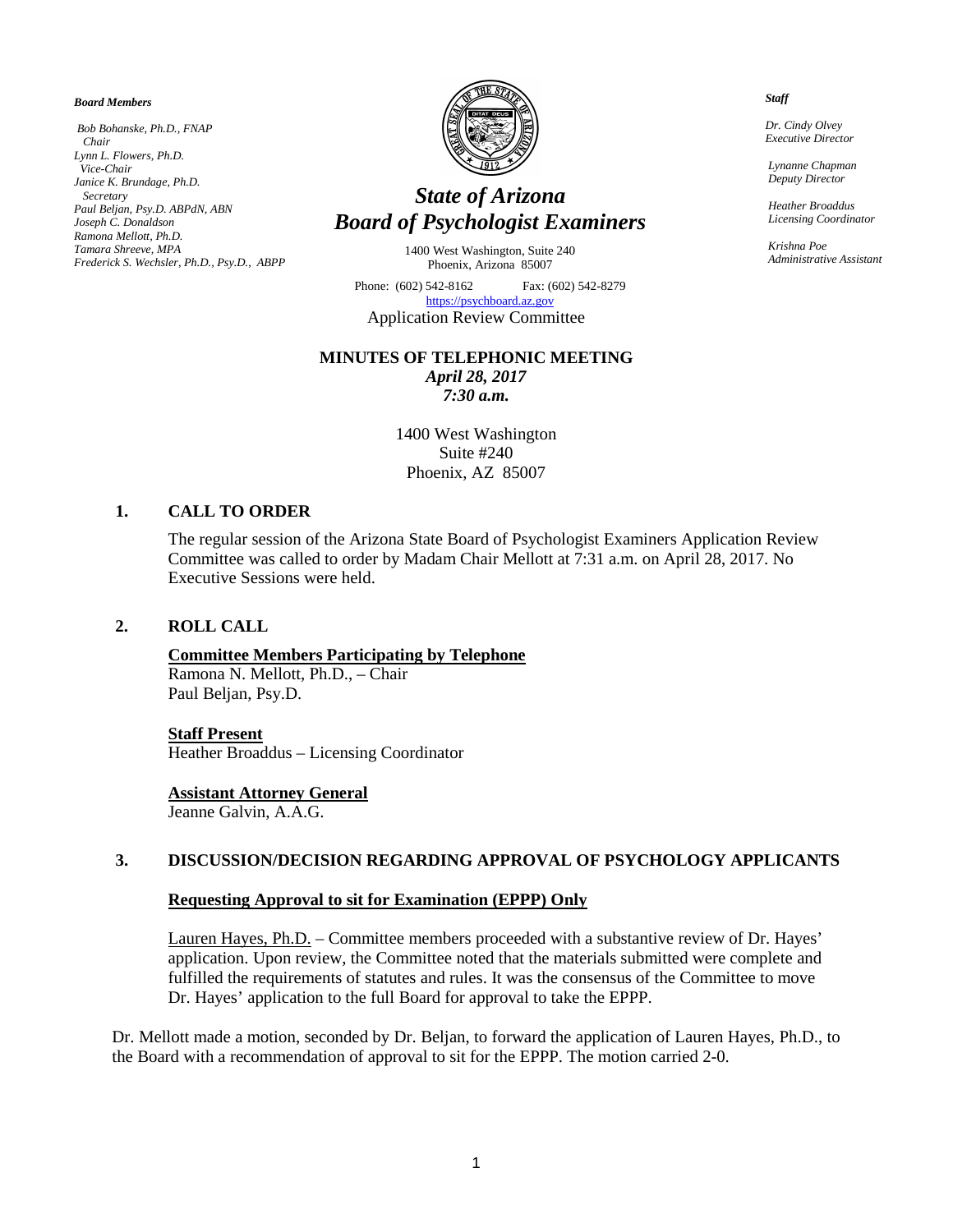# **Requesting Approval to sit for Examination (EPPP) & Licensure**

Benjamin Strader, Psy.D. – Committee members proceeded with a substantive review of Dr. Strader's application and subsequent submission. Upon review, the Committee noted that the materials submitted were complete and fulfilled the requirements of statutes and rules. It was the consensus of the Committee to move Dr. Strader's application to the full Board for approval to take the EPPP and licensure upon a passing score and payment of the prorated license fee.

Jueta McCutchan, Psy.D. – Committee members proceeded with a substantive review of Dr. McCutchan's application. Upon review, the Committee noted that the materials submitted were complete and fulfilled the requirements of statutes and rules. It was the consensus of the Committee to move Dr. McCutchan's application to the full Board for approval to take the EPPP and licensure upon a passing score and payment of the prorated license fee.

Lindsay Tracy, Psy.D. – Committee members proceeded with a substantive review of Dr. Tracy's application. Upon review, the Committee noted that the materials submitted were complete and fulfilled the requirements of statutes and rules. It was the consensus of the Committee to move Dr. Tracy's application to the full Board for approval to take the EPPP and licensure upon a passing score and payment of the prorated license fee.

Nisha Todi, Psy.D. – Committee members proceed with a substantive review of Dr. Todi's reapplication and accommodation request. Upon review, the Committee noted that the materials submitted were complete and fulfilled the requirements of statutes and rules. It was the consensus of the Committee to move Dr. Todi's reapplication and request to the full Board for approval to take the EPPP and licensure upon a passing score and payment of the prorated license fee.

Rachel Grantham, Psy.D. – Committee members proceed with a substantive review of Dr. Grantham's reapplication. Upon review, the Committee noted that the materials submitted were complete and fulfilled the requirements of statutes and rules. It was the consensus of the Committee to move Dr. Grantham's reapplication to the full Board for approval to take the EPPP and licensure upon a passing score and payment of the prorated license fee.

Rebekah Gingras, Psy.D. – Committee members proceeded with a substantive review of Dr. Gingras' application. Upon review of her Supervised Preinternship Experience Verification form from Behavioral Healthcare Consultants, the Committee noted that her Director of Clinical Training, Bruce Zahn, Ed.D., indicated that Dr. Gingras obtained 607 total hours. His subsequent calculations indicate that Dr. Gingras worked 16 hours per week and received 0.5 hours of individual face-to-face supervision each week which does not meet the requirement of A.R.S. §32-2071(E)(4)(d). At this time Dr. Gingras is 26 hours deficient in meeting the individual supervision requirement. Upon review of her Supervised Preinternship Experience Verification form from ReMed, the Committee noted that her Director of Clinical Training, Bruce Zahn, Ed.D., indicated that Dr. Gingras obtained 439 total hours. His subsequent calculations indicate that Dr. Gingras worked 16 hours per week and received one hour of individual face-to-face supervision each week which does not meet the requirement of A.R.S.  $\S 32-2071(E)(4)(d)$ . At this time Dr. Gingras is six hours deficient in meeting the individual supervision requirement. Upon review of her Supervised Preinternship Experience Verification form from Center for Cognitive Therapy, the Committee noted that her Director of Clinical Training, Bruce Zahn, Ed.D., indicated that Dr. Gingras obtained 160 total hours. His subsequent calculations indicate that Dr. Gingras obtained a total of 15 hours of individual supervision which does not meet the requirement of A.R.S. §32-2071(E)(4)(d). At this time Dr. Gingras is one hour deficient in meeting the individual supervision requirement.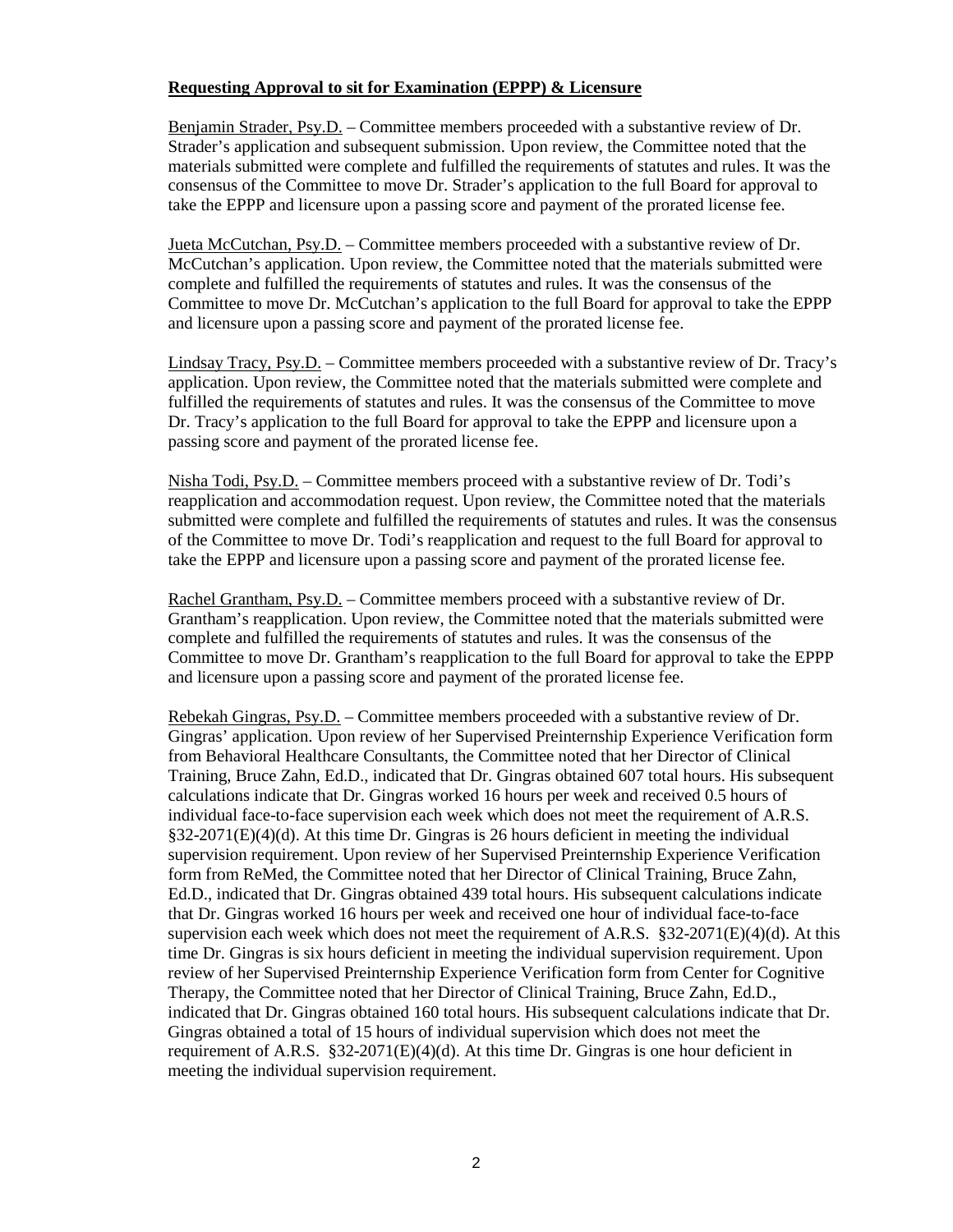Rosalba Mada, Ph.D. – Committee members proceeded with a substantive review of Dr. Mada's application. Upon review of her Supervised Preinternship Experience Verification form from Catholic Social Services, the Committee noted that her Field Placement Coordinator reported that Dr. Mada worked 30+ hours and that Dr. Mada received 1.5 hours of individual face-to-face supervision per week. The Committee determined that the experience does not meet the requirement of A.R.S. §32-2071(E)(4)(d). At this time Dr. Mada is 829 hours deficient in meeting the 3,000 hour supervised experience requirement. Dr. Mada currently has 2,040 hours of internship and 131 hours of postdoctoral experience for a total of 2,171 hours that can be applied toward licensure. Dr. Mada may wish to submit additional postdoctoral experience to meet the 3,000 hour requirement. Upon review of the documentation for her internship at Counseling and Consulting Services, the Committee noted that the "Job Description" was submitted as the written training plan. At this time, the Committee is requesting a written training plan be submitted that is an agreement between Dr. Mada and her internship site and whether her internship was a paid position.

Samantha Pieknik, Psy.D. – Dr. Beljan recused from reviewing Dr. Pieknik's application. Due to lack of a quorum her application is forwarded to the Board for substantive review.

Stephanie Dinner, Ph.D. – Committee members proceeded with a substantive review of Dr. Dinner's application. Upon review, the Committee noted that the materials submitted were complete and fulfilled the requirements of statutes and rules. It was the consensus of the Committee to move Dr. Dinner's application to the full Board for approval to take the EPPP and licensure upon a passing score and payment of the prorated license fee.

Dr. Beljan made a motion, seconded by Dr. Mellott, to forward the applications of Benjamin Strader, Psy.D., Jueta McCutchan, Psy.D., Lindsay Tracy, Psy.D., Nisha Todi, Psy.D., Rachael Grantham, Psy.D., and Stephanie Dinner, Ph.D., to the Board for review and approval to take the EPPP and licensure upon a passing score and payment of the prorated license fee, to issue additional information request letters to Rebekah Gingras, Psy.D., and Rosalba Mada, Ph.D., regarding the deficiencies discussed in their applications and to forward the application of Samantha Pieknik, Psy.D., to the Board due to lack of a quorum. The motion carried 2-0.

# **Requesting Approval of Licensure by Waiver**

Kacey Greening, Psy.D. **–** Committee members proceeded with a substantive review of Dr. Greening's application. Upon review, the Committee noted that the materials submitted were complete and fulfilled the requirements of statutes and rules. It was the consensus of the Committee to move Dr. Greening's application to the full Board for review and approval of licensure upon receipt of the pro-rated licensure fee.

Tracy Rogers, Ph.D. **–** Committee members proceeded with a substantive review of Dr. Rogers' application. Upon review of her Postdoctoral Professional Psychology Experience Verification form from Boston Medical Center, her Program Director, Kermit Crawford, Ph.D., indicated that Dr. Rogers obtained 2,300 hours and worked 50 hours each week. The Committee noted that it cannot accept more than 40 hours worked per week pursuant to A.R.S. §32-2071(H). At this time, the Committee is requesting clarification as to the number of postdoctoral hours Dr. Rogers intends to apply toward licensure.

Dr. Mellott made a motion, seconded by Dr. Beljan, to forward the application of Kacey Greening, Psy.D., to the full Board for review and approval of licensure upon payment of the pro-rated licensure fee and to issue an additional information request letter to Tracy Rogers, Ph.D., regarding the deficiency discussed in her application. The motion carried 2-0.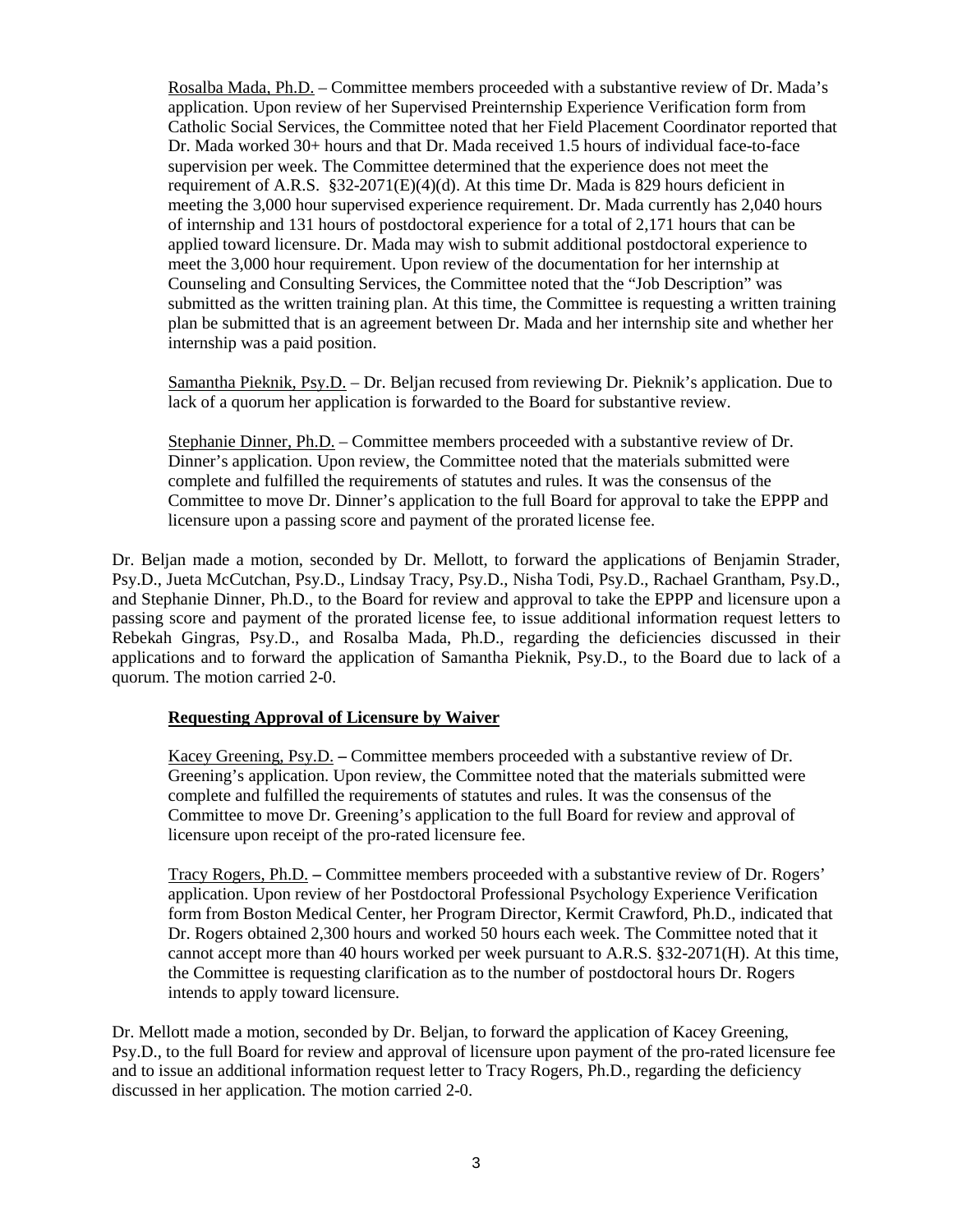# **Requesting Approval of Licensure by Credential**

Angela Chiodi, Psy.D. **–** Committee members proceeded with a substantive review of Dr. Chiodi's application. Upon review, the Committee noted that the materials submitted were complete and fulfilled the requirements of statutes and rules. It was the consensus of the Committee to move Dr. Chiodi's application to the full Board for review and approval of licensure upon receipt of the pro-rated licensure fee.

Gregory Lee, Ph.D. **–** Committee members proceeded with a substantive review of Dr. Lee's application. Upon review, the Committee noted that the materials submitted were complete and fulfilled the requirements of statutes and rules. It was the consensus of the Committee to move Dr. Lee's application to the full Board for review and approval of licensure upon receipt of the pro-rated licensure fee.

Natali Edmonds, Psy.D. **–** Committee members proceeded with a substantive review of Dr. Edmond's application. Upon review, the Committee noted that the materials submitted were complete and fulfilled the requirements of statutes and rules. It was the consensus of the Committee to move Dr. Edmond's application to the full Board for review and approval of licensure upon receipt of the pro-rated licensure fee.

Dr. Mellott made a motion, seconded by Dr. Beljan, to forward the applications of Angela Chiodi, Psy.D., Gregory Lee, Ph.D., and Natali Edmonds, Psy.D., to the full Board for review and approval of licensure upon payment of the pro-rated licensure fee. The motion carried 2-0.

# **4. DISCUSSION, CONSIDERATION, AND POSSIBLE ACTION REGARDING RECOMMENDATION TO THE BOARD PERTAINING TO APPROVAL OF BEHAVIOR ANALYST APPLICANTS**

# **Requesting Approval of Licensure by Experience**

Ame Milosevich, M.S. – Committee members proceeded with a substantive review of Ms. Milosevich's application. Upon review, the Committee noted that the materials submitted were complete and fulfilled the requirements of statutes and rules. It was the consensus of the Committee to move Ms. Milosevich's application to the full Board for review and approval of licensure upon receipt of the pro-rated licensure fee.

Ashley Claar, M.Ed. – Committee members proceeded with a substantive review of Ms. Claar's application. Upon review, the Committee noted that the materials submitted were complete and fulfilled the requirements of statutes and rules. It was the consensus of the Committee to move Ms. Claar's application to the full Board for review and approval of licensure upon receipt of the pro-rated licensure fee.

Cori Law, M.Ed. – Committee members proceeded with a substantive review of Ms. Law's application. Upon review, the Committee noted that the materials submitted were complete and fulfilled the requirements of statutes and rules. It was the consensus of the Committee to move Ms. Law's application to the full Board for review and approval of licensure upon receipt of the pro-rated licensure fee.

Heather Gonzales, Ph.D. – Committee members proceeded with a substantive review of Dr. Gonzales' application. Upon review, the Committee noted that the materials submitted were complete and fulfilled the requirements of statutes and rules. It was the consensus of the